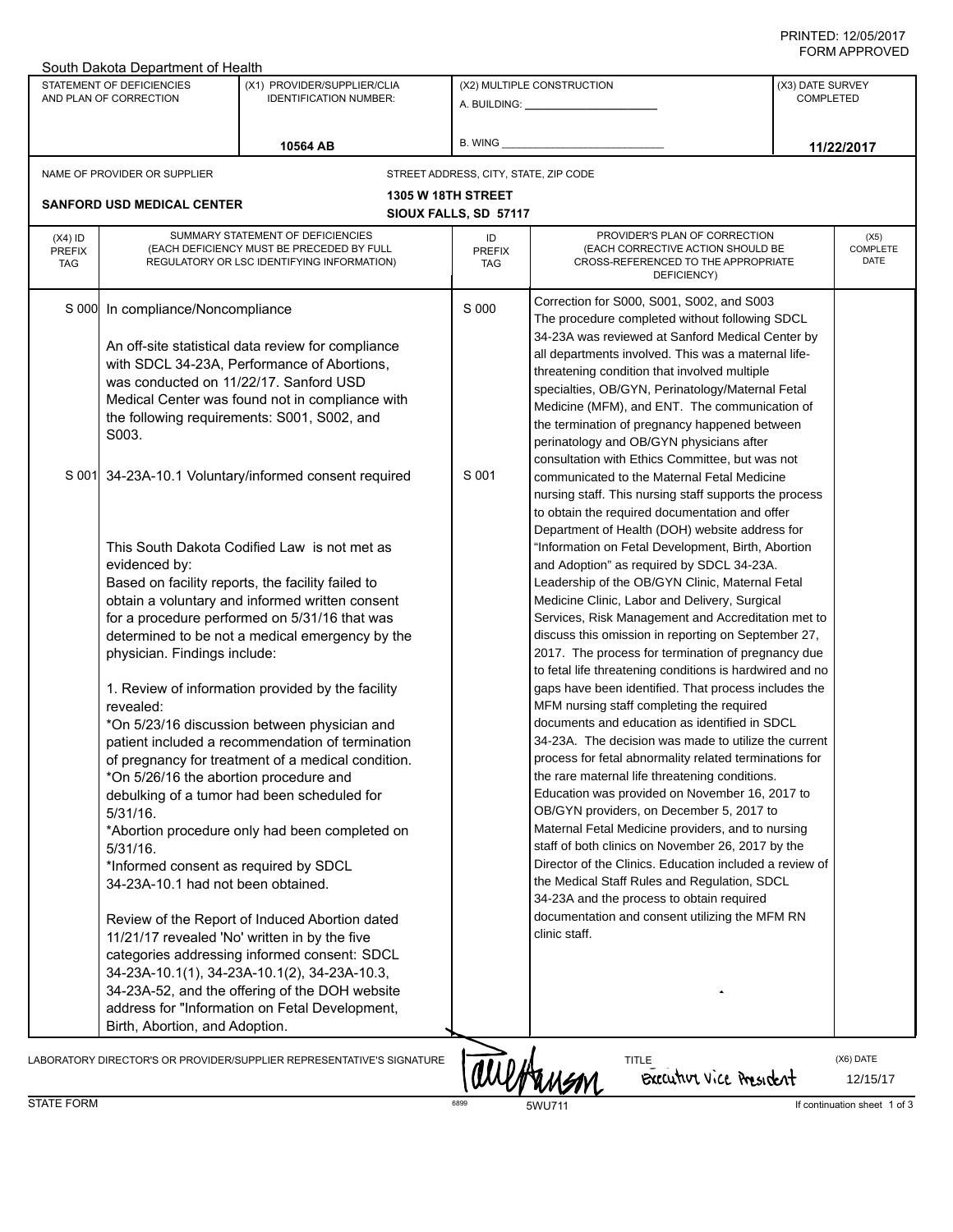## PRINTED: 12/05/2017 FORM APPROVED

| South Dakota Department of Health                   |                                                                                                                                                                                                                                                                                                                                        |                                                                                                                                                                                                                                                                                                                                                                                                                                                                                                                                                                                                                                                                                                                                                                                                                                                                                                                                                                                                |                                       |                                                                                                                                                                                                                                                                                                                                                                                                                                                                                                                                                                                                                                                                                                                                                                                                                                                                                                                                                                                                                                                                                                                                                                                                                                                                                                                                                                                                                                                                                                                                                                                                             |                                      |  |  |  |
|-----------------------------------------------------|----------------------------------------------------------------------------------------------------------------------------------------------------------------------------------------------------------------------------------------------------------------------------------------------------------------------------------------|------------------------------------------------------------------------------------------------------------------------------------------------------------------------------------------------------------------------------------------------------------------------------------------------------------------------------------------------------------------------------------------------------------------------------------------------------------------------------------------------------------------------------------------------------------------------------------------------------------------------------------------------------------------------------------------------------------------------------------------------------------------------------------------------------------------------------------------------------------------------------------------------------------------------------------------------------------------------------------------------|---------------------------------------|-------------------------------------------------------------------------------------------------------------------------------------------------------------------------------------------------------------------------------------------------------------------------------------------------------------------------------------------------------------------------------------------------------------------------------------------------------------------------------------------------------------------------------------------------------------------------------------------------------------------------------------------------------------------------------------------------------------------------------------------------------------------------------------------------------------------------------------------------------------------------------------------------------------------------------------------------------------------------------------------------------------------------------------------------------------------------------------------------------------------------------------------------------------------------------------------------------------------------------------------------------------------------------------------------------------------------------------------------------------------------------------------------------------------------------------------------------------------------------------------------------------------------------------------------------------------------------------------------------------|--------------------------------------|--|--|--|
| STATEMENT OF DEFICIENCIES<br>AND PLAN OF CORRECTION |                                                                                                                                                                                                                                                                                                                                        | (X1) PROVIDER/SUPPLIER/CLIA<br><b>IDENTIFICATION NUMBER:</b>                                                                                                                                                                                                                                                                                                                                                                                                                                                                                                                                                                                                                                                                                                                                                                                                                                                                                                                                   | (X2) MULTIPLE CONSTRUCTION            |                                                                                                                                                                                                                                                                                                                                                                                                                                                                                                                                                                                                                                                                                                                                                                                                                                                                                                                                                                                                                                                                                                                                                                                                                                                                                                                                                                                                                                                                                                                                                                                                             | (X3) DATE SURVEY<br><b>COMPLETED</b> |  |  |  |
|                                                     |                                                                                                                                                                                                                                                                                                                                        | 10564 AB                                                                                                                                                                                                                                                                                                                                                                                                                                                                                                                                                                                                                                                                                                                                                                                                                                                                                                                                                                                       | B. WING                               |                                                                                                                                                                                                                                                                                                                                                                                                                                                                                                                                                                                                                                                                                                                                                                                                                                                                                                                                                                                                                                                                                                                                                                                                                                                                                                                                                                                                                                                                                                                                                                                                             | 11/22/2017                           |  |  |  |
|                                                     | NAME OF PROVIDER OR SUPPLIER                                                                                                                                                                                                                                                                                                           |                                                                                                                                                                                                                                                                                                                                                                                                                                                                                                                                                                                                                                                                                                                                                                                                                                                                                                                                                                                                | STREET ADDRESS, CITY, STATE, ZIP CODE |                                                                                                                                                                                                                                                                                                                                                                                                                                                                                                                                                                                                                                                                                                                                                                                                                                                                                                                                                                                                                                                                                                                                                                                                                                                                                                                                                                                                                                                                                                                                                                                                             |                                      |  |  |  |
| <b>1305 W 18TH STREET</b>                           |                                                                                                                                                                                                                                                                                                                                        |                                                                                                                                                                                                                                                                                                                                                                                                                                                                                                                                                                                                                                                                                                                                                                                                                                                                                                                                                                                                |                                       |                                                                                                                                                                                                                                                                                                                                                                                                                                                                                                                                                                                                                                                                                                                                                                                                                                                                                                                                                                                                                                                                                                                                                                                                                                                                                                                                                                                                                                                                                                                                                                                                             |                                      |  |  |  |
|                                                     | <b>SANFORD USD MEDICAL CENTER</b>                                                                                                                                                                                                                                                                                                      |                                                                                                                                                                                                                                                                                                                                                                                                                                                                                                                                                                                                                                                                                                                                                                                                                                                                                                                                                                                                | SIOUX FALLS, SD 57117                 |                                                                                                                                                                                                                                                                                                                                                                                                                                                                                                                                                                                                                                                                                                                                                                                                                                                                                                                                                                                                                                                                                                                                                                                                                                                                                                                                                                                                                                                                                                                                                                                                             |                                      |  |  |  |
| $(X4)$ ID<br><b>PREFIX</b><br><b>TAG</b>            |                                                                                                                                                                                                                                                                                                                                        | SUMMARY STATEMENT OF DEFICIENCIES<br>(EACH DEFICIENCY MUST BE PRECEDED BY FULL<br>REGULATORY OR LSC IDENTIFYING INFORMATION)                                                                                                                                                                                                                                                                                                                                                                                                                                                                                                                                                                                                                                                                                                                                                                                                                                                                   |                                       | PROVIDER'S PLAN OF CORRECTION<br>(EACH CORRECTIVE ACTION SHOULD BE<br>CROSS-REFERENCED TO THE APPROPRIATE<br>DEFICIENCY)                                                                                                                                                                                                                                                                                                                                                                                                                                                                                                                                                                                                                                                                                                                                                                                                                                                                                                                                                                                                                                                                                                                                                                                                                                                                                                                                                                                                                                                                                    | (X5)<br>COMPLETE<br>DATE             |  |  |  |
|                                                     | S 002 SDCL 34-23A-35 Submission of physician's<br>information report<br>during the previous calendar year or the<br>entered accurately and completely.<br>evidenced by:<br>include:<br>reported by 1/15/17.<br>The notification also indicated:<br>Delivery department.<br>aware of the procedure.<br>by the facility.<br>requirements | By January fifteenth of each year, each physician<br>who performed or treated an induced abortion<br>physician's agent, shall submit to the department<br>a copy of the physicians' information report<br>described in §34-23A-34 with the requested data<br>This South Dakota Codified Law is not met as<br>Based on notification from facility and record<br>review, the facility failed to ensure a physician's<br>information report had been filed by 1/15/17 for a<br>procedure performed on 5/31/16. Findings<br>1. The department received verbal notification on<br>11/21/17 regarding an abortion procedure that<br>had been performed on 5/31/16 but had not been<br>*The procedure had been performed in a Surgery<br>department of the facility and not in the Labor &<br>*The Labor & Delivery department had not been<br>The department received the Report of Induced<br>Abortion on 11/22/17 as a self-reported incident<br>S 003 SDCL 34-23A-56 Scheduling of abortion-Prior | S 002<br>S 003                        | Currently terminations are scheduled as a Dilation &<br>Curettage or Dilation & Evacuation. Two (2) new<br>procedure codes in the electronic medical record<br>(EMR) will better define the surgical procedure<br>associated with termination of pregnancy. Dilation &<br>Curettage Termination of Pregnancy or Dilation &<br>Evacuation Termination of Pregnancy. These two<br>new codes will have instructions to call Maternal Fetal<br>Medicine Clinic nurses who will validate the correct<br>documentation has been completed per SDCL<br>34-23A. Physicians and clinic staff were educated to<br>the new process the week of December 11, 2017.<br>Education on new surgical codes will also be provided<br>to schedulers in OB/GYN and Maternal Fetal<br>Medicine, surgery GOUP team, Labor and Delivery<br>and Perinatal Outpatient Services by December 15,<br>2017.<br>To maintain awareness of SDCL 34-23A, (during the<br>next 12 months, OB/GN and Maternal Fetal Medicine<br>providers and designated nursing staff will receive<br>education every 8 weeks CT12/19/17). Education will<br>be provided during onboarding and annually for new<br>providers and designated staff in the OB/GYN and<br>Maternal Fetal Medicine Clinics.<br>100% of (D&C Terminations and D&E Terminations<br>CT12/19/17) that meet the requirements according to<br>all elements for SDCL 34-23A will done with all<br>maternal or fetal life-threatening condition related<br>terminations by the Maternal Fetal Medicine staff.<br>This information will be reported to SD DOH as<br>required by SDCL 34-23A | 12/15/2017                           |  |  |  |